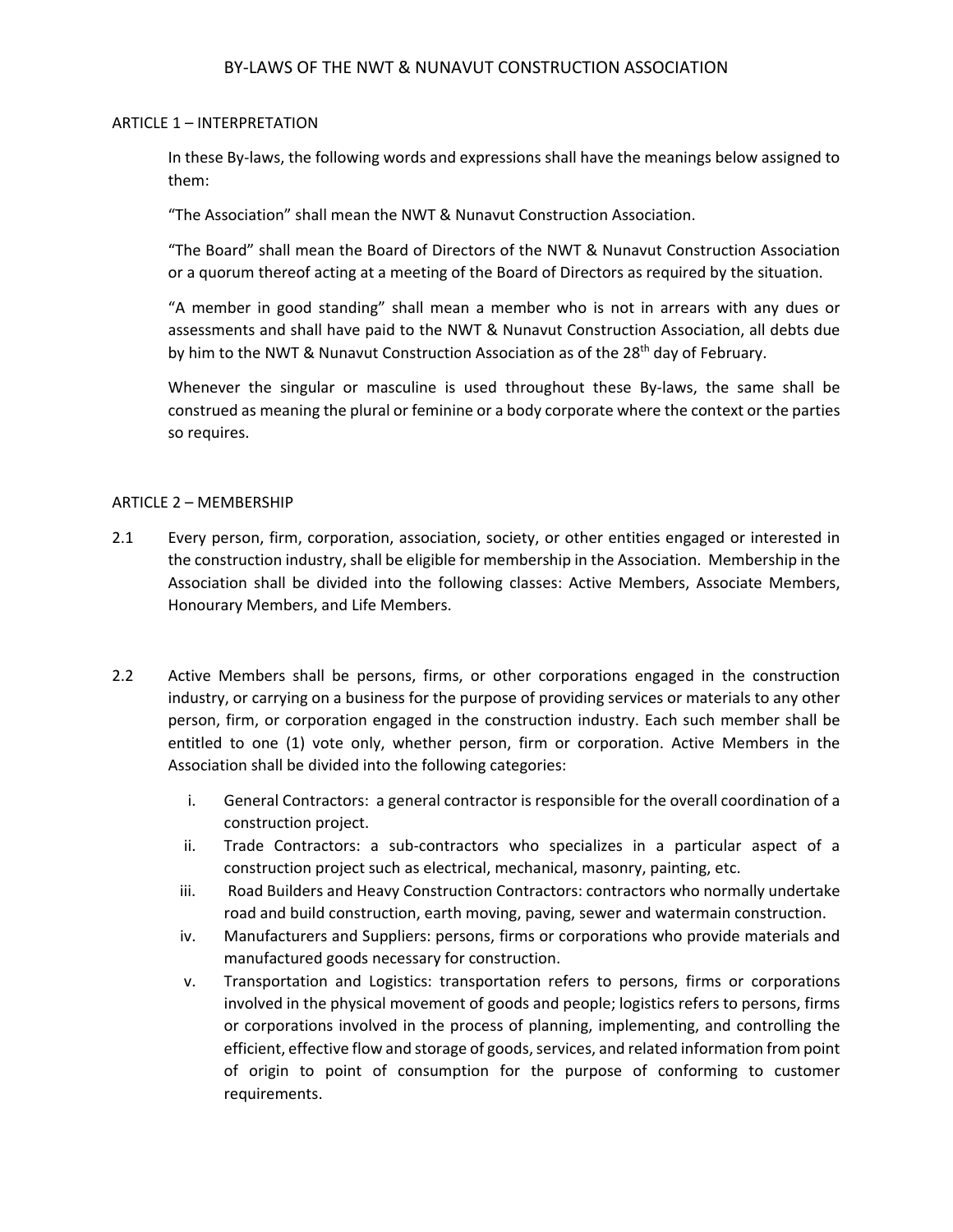#### NWT & NUNAVUT CONSTRUCTION ASSOCIATION

- vi. Allied Professionals refer to persons, firms, or corporations who provide services relating to the construction industry.
- 2.3 Associate Members refer to associations, societies, crown corporations, educational institution, or government authorities engaged or interested in the construction industry. Associate Members shall not be entitled to hold office, or to vote at any meeting of the Association.
- 2.4 Honourary Membership may be granted by the Board or by the members at the Annual General Meeting, in recognition of valuable services rendered by an individual or not‐for‐profit entity to the Association or the Construction Industry. Honourary Members shall not be entitled to hold office or to vote at any meeting of the Association.
- 2.5 Life Membership may granted to any person, by the Board or by the members at the Annual General Meeting, as an expression of appreciation for distinguished services to or in the interests of the Association. Life Members shall not be entitled to hold office or to vote at any meeting of the Association.

# 2.6 ADMISSION OF MEMBERS

- i. Every applicant for Active or Associate membership in the Association shall sign a form adopted and supplied by the Association.
- ii. Every application for Active or Associate membership must be accompanied by the appropriate fees.
- iii. All applications for membership will be submitted to the Board and upon approval by the Board, the Applicant shall become a Member. The Association's Executive Director may also grant approval.
- iv. Members in good standing shall be entitled to the benefits of Association membership.

## 2.7 RESTRICTION

i. Membership in the Association is not transferable.

## 2.8 BENEFITS AND OBLIGATIONS

- i. Members of the Association, who are in good standing, are entitled to the benefits of Association membership.
- ii. Members shall be subscribers to the Association's Constitution and By-laws, and are expected to abide by ethical and industry standard best practices.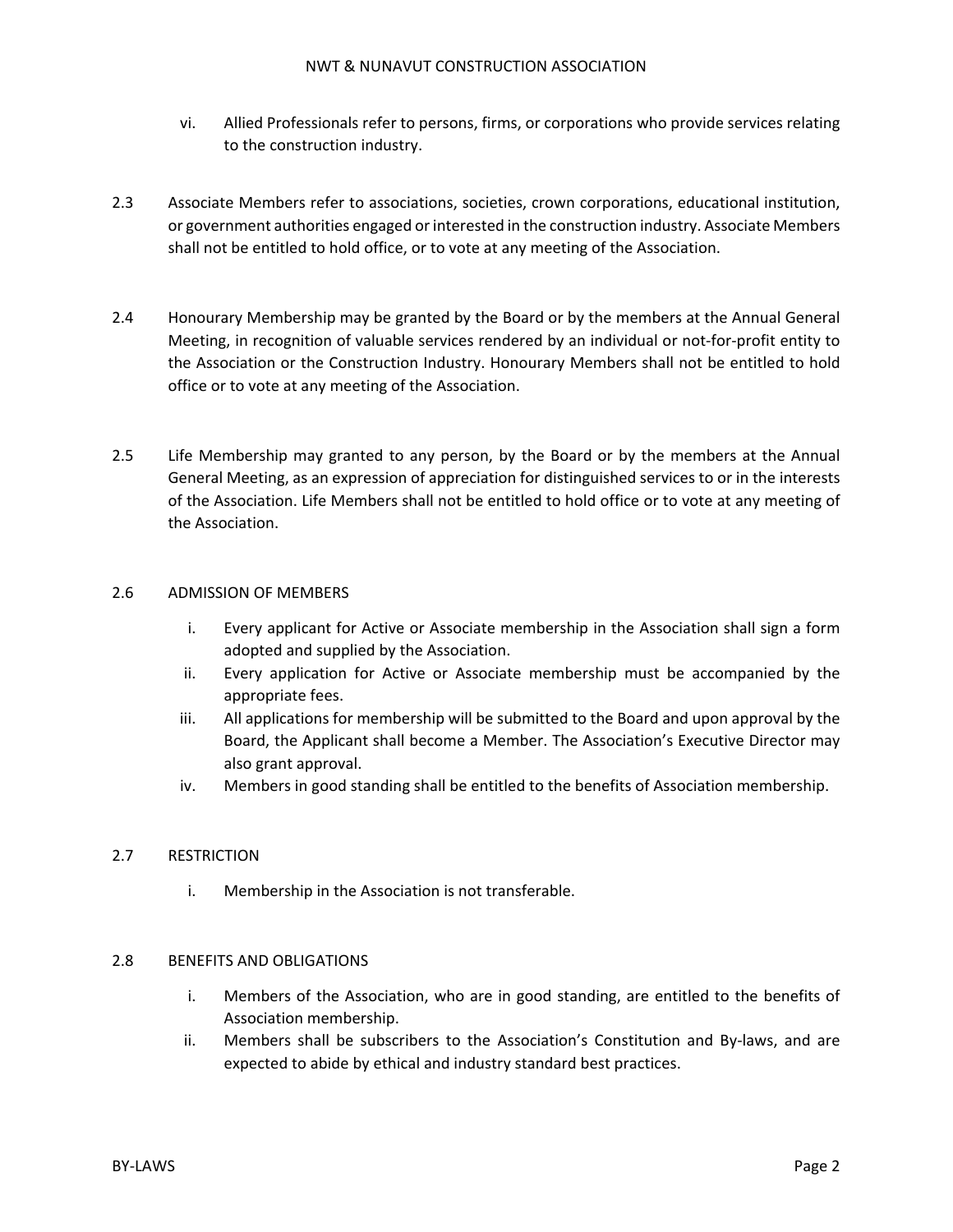### 2.9 MEMBERSHIP FEES

- i. The membership fee, in the form of an annual subscription, and/or other assessments payable by Active and Associate members shall be fixed from time to time by the Board. Honourary and Life Members shall not pay any dues or assessments.
- ii. The membership fees shall be payable on admission to membership in the Association and thereafter annually on January 2.
- iii. Membership, and associated benefits, shall be terminated, if any member fails to pay their annual membership fee no later than February 28. The Board or the Executive Director may reinstate a member upon receipt of payment of the outstanding membership fees and such reasons as may be considered satisfactory for such failure to pay.

## 2.10 SUSPENSION OR EXPULSION OF MEMBERSHIP

- i. The Board shall have the power to suspend or expel any Member whose conduct is considered detrimental to the interests of the Association.
- ii. The affected member shall receive notice of suspension or expulsion in writing.
- iii. Member benefits will be suspended or ended as a result.

### 2.11 WITHDRAWAL OF MEMBERS

- i. Any member may withdraw from the Association by submitting a written notice of resignation to the Board through the Honourary Secretary.
- ii. No portion of the fees paid shall be refunded.

## ARTICLE 3 – MEETINGS

#### 3.1 ANNUAL GENERAL MEETING

- i. An Annual General Meeting of the Association shall be held once per calendar year within one hundred and twenty (120) days of the Association's fiscal year‐end.
- ii. A minimum of fourteen (14) days' notice shall be communicated to the members via email, specifying the time, date, and location of said meeting; non‐receipt of such notice by any member shall not invalidate the proceedings of any meeting.

## 3.2 GENERAL MEETINGS

i. Other general meetings of the Association shall be held at the discretion of the Board to discuss matters for the benefit of the members.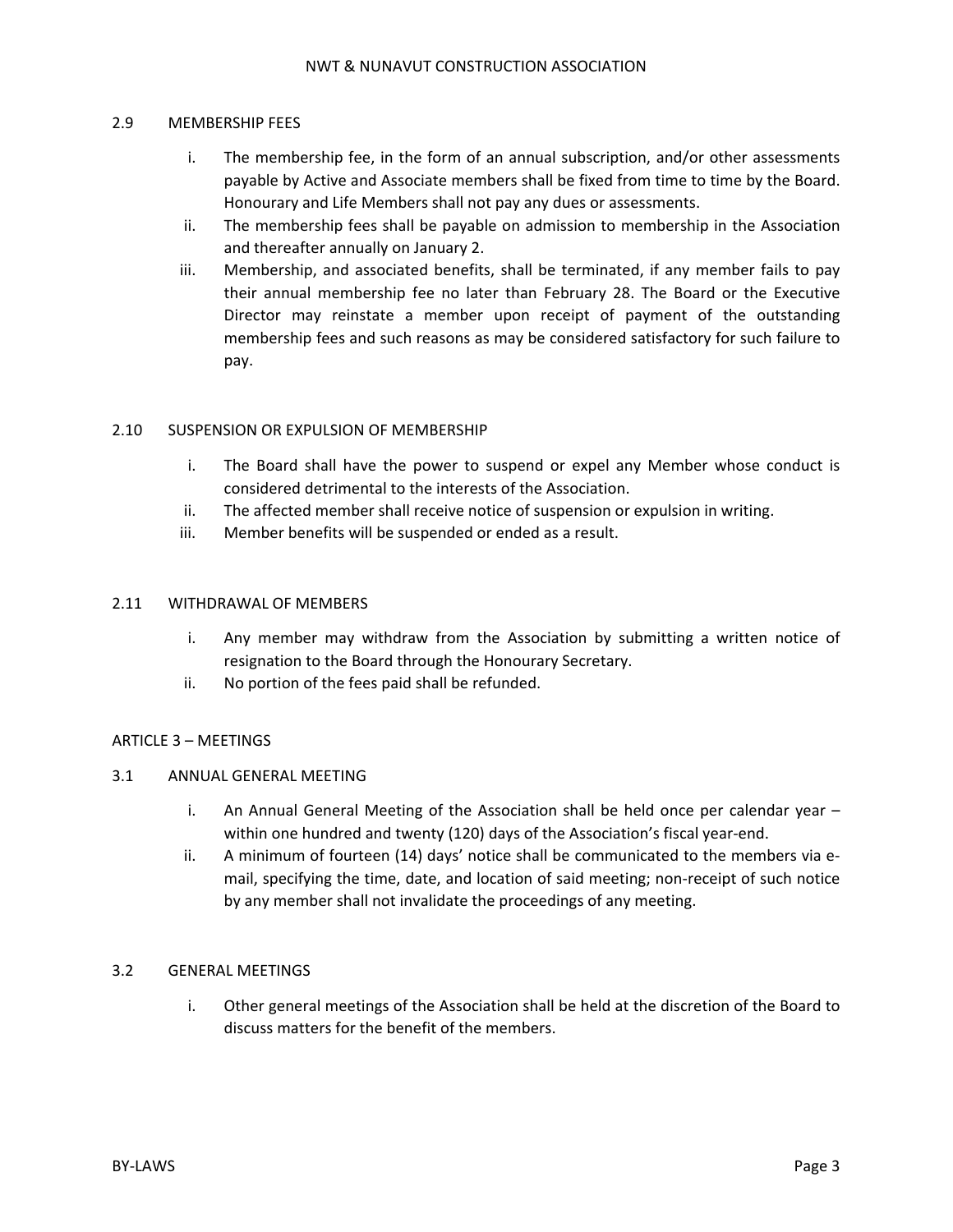### 3.3 SPECIAL MEETINGS

- i. The President shall call a Special Meeting in response to a request from four (4) or more members in good standing for the purposes of discussing a specific item or group of items.
- ii. A minimum of five (5) days' notice shall be given to the membership; and
- iii. No other item(s) shall be discussed at said meeting, except at the discretion of the President or the Board, who may add such item(s) to the agenda to be dealt with as deemed necessary.

## 3.4 ATTENDANCE

i. All members shall be entitled to attend the Annual General Meeting, as well as all General and Special meetings.

### 3.5 MEETING PROCEDURES

- i. The President shall chair every meeting. The Vice‐President shall chair the meeting in his absence. If neither are present at the meeting within ten (10) minutes of the meeting convening, the members present shall elect one of their own number to be Chairman of the meeting.
- ii. Five (5) members of the Association shall constitute a quorum for the Annual General Meeting, General meetings, and Special meetings.
- iii. A member of the Board shall inform the Executive Director in writing, prior to the meeting, if he is unable to attend the meeting.
- iv. If any member of the Board is absent from three (3) consecutive meetings, without reasonable excuse, or ceases to be a member in good standing, the Board shall declare his office vacated.
- v. Minutes of the proceedings of Annual, General, and Special Meetings shall be recorded and maintained by the Association for review by the Board and the members.
- vi. Every Active Member, whether person, firm, or corporation, shall have one (1) vote only.
- vii. All matters under consideration at a meeting shall be decided by the majority of votes.

## ARTICLE 4 – BOARD OF DIRECTORS

- i. The business of the Association shall be conducted and managed by the Board of Directors.
- ii. The Board shall consist of a President, a Vice-President, an Honourary Treasurer, an Honourary Secretary, and at least five (5), but no more than ten (10) Directors representing the trade or business categories of the Active Members' class. The immediate Past President shall also serve on the Board for an additional year, if willing and able to serve.
- iii. The Board shall be elected annually from the Active Members by the Active Members at the Annual General Meeting.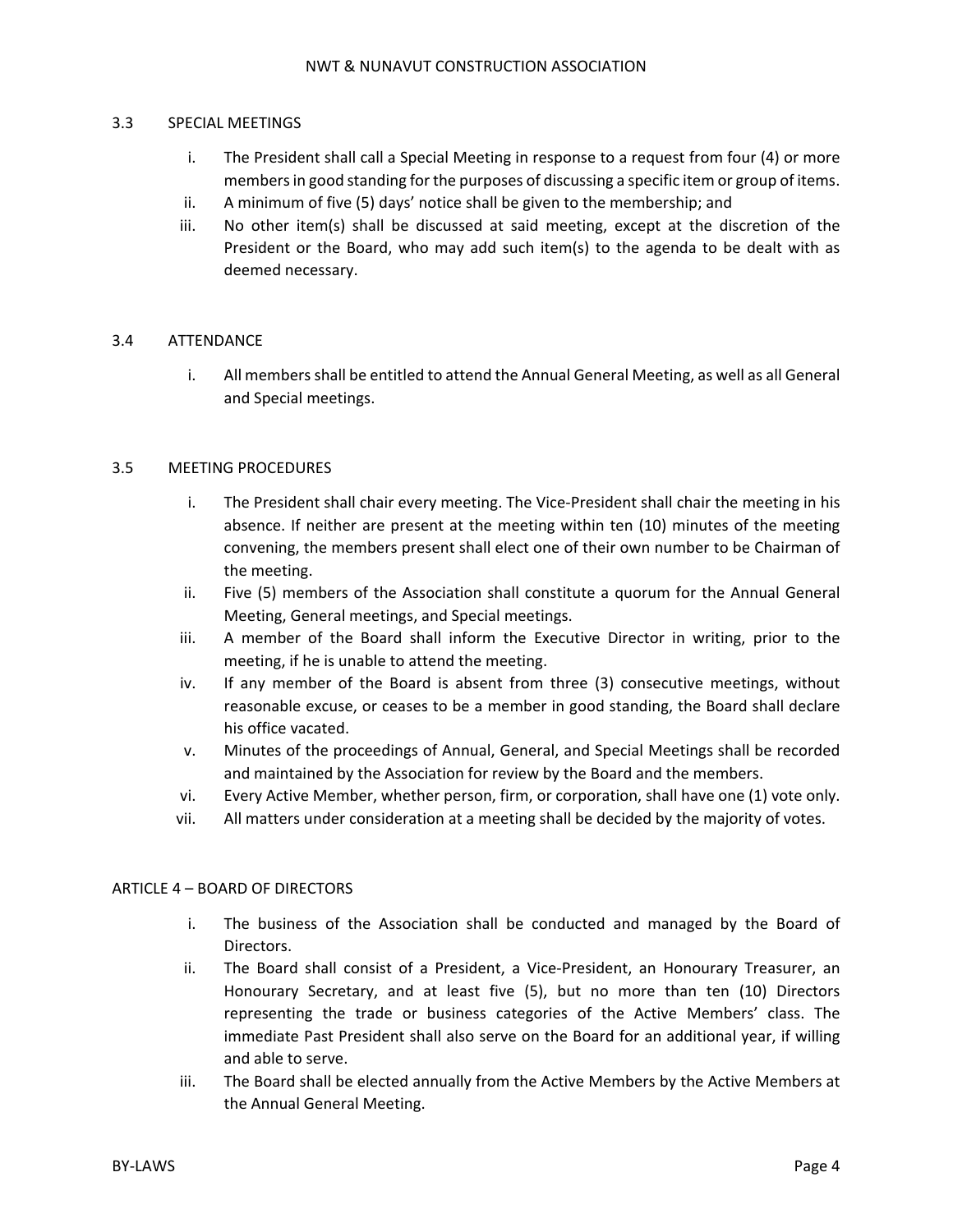- iv. The Board shall serve without remuneration.
- v. An Executive Committee, consisting of the President, Vice-President, the Honourary Treasurer, the Honourary Secretary, and the immediate Past President, may act on behalf of the Board, but must submit decisions to the Board for confirmation.

# ARTICLE 5 – POWERS OF THE BOARD

- i. The Board may do all acts and exercise all powers conferred on or held by the Association except such as are required by these By‐laws or by statute to be exercised or done by the Association at a general meeting.
- ii. The Board shall have full power to make rules and regulations from time to time for the governance of the Association not inconsistent with these By-laws or the Constitution of the Association.
- iii. All members of the Board shall have equal voting rights.
- iv. The Board may act notwithstanding any vacancy in their body.
- v. The Board shall have the authority to appoint a Director to fulfil a particular duty or function or to fill any vacancies on the Board, or to call an election to fill any vacancies. The person appointed or elected will stay in office until the next Annual General Meeting.

## 5.1 DUTIES OF OFFICERS

5.1.1 President

The President shall chair all meetings. The President shall sign all required documents and perform any other duties which can reasonably be expected as the Association's senior elected officer.

## 5.1.2 Vice‐President

The Vice‐President shall perform the President's duties in the absence of the President.

## 5.1.3 Honourary Treasurer

The Honourary Treasurer shall be the custodian of all moneys of the Association. The Honourary Treasurershall carefully account for all of the Association'sfinancial transactions and shall provide a report to the Board at regular meetings as well as provide a full financial report at the Annual General Meeting.

## 5.1.4 Honourary Secretary

The Honourary Secretary shall be responsible for meeting minutes as well as other Association records, responsible for the communication of notices to the members, and shall be familiar with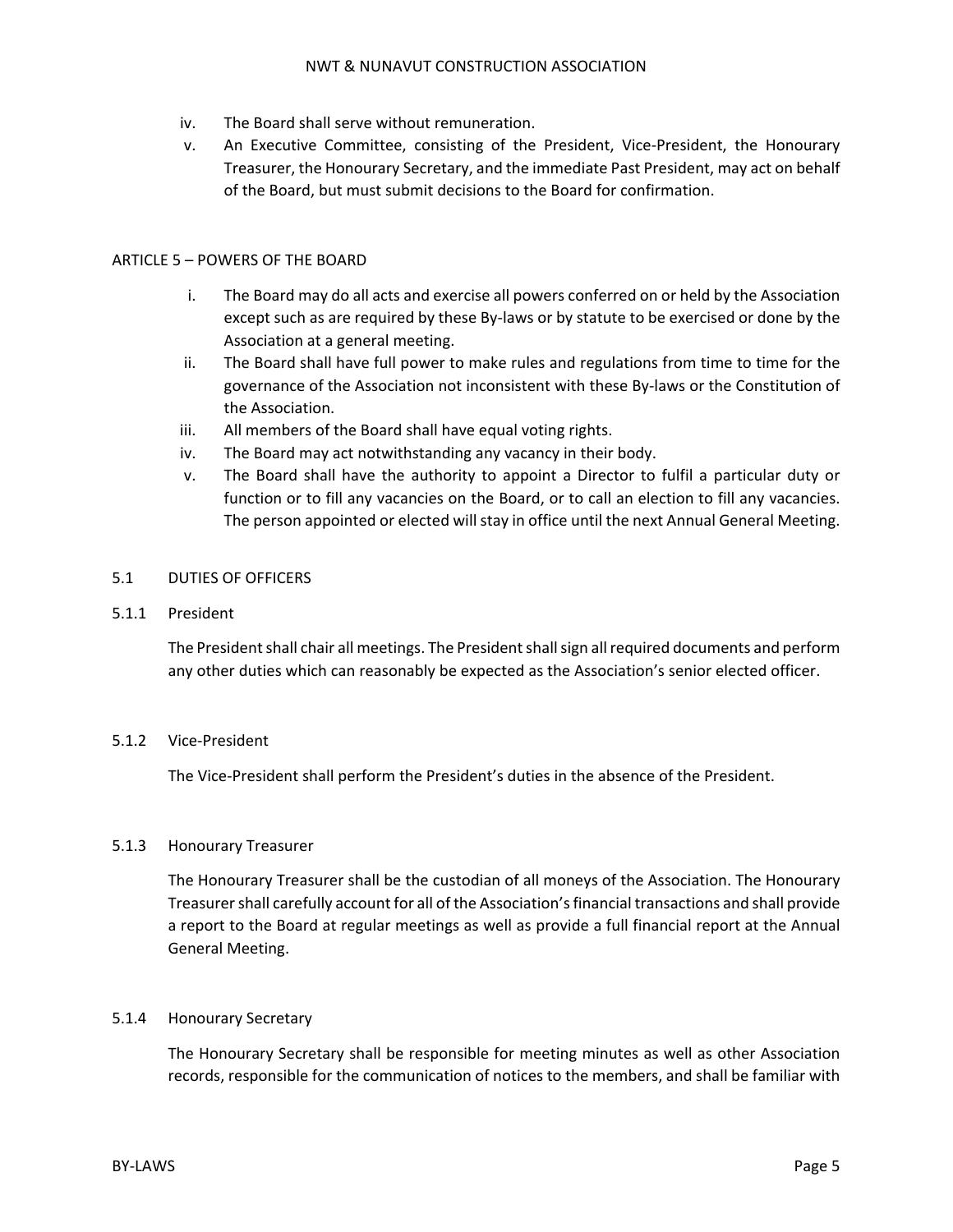### NWT & NUNAVUT CONSTRUCTION ASSOCIATION

the rules governing the meetings and the by‐laws governing the Association and provide advice to the Board accordingly.

### 5.1.5 Executive Director

The Board of Directors may employ an Executive Director whose terms and conditions of employment shall be specified by the Board. The Executive Director shall be responsible for all management functions and shall direct all activities of the Association as prescribed by the Board. The duties of the Honourary Treasurer and the Honourary Secretary shall be assigned to the Executive Director.

The Executive Director shall employ and may terminate the employment of staff and/or consultants as required to carry on the work of the Association and shall fix their compensation within the approved budget. He shall define the duties of the staff and/or consultants, supervise their performance, establish their titles, and delegate those responsibilities of management as shall, in his judgement, be in the best interest of the Association.

### 5.2 RESIGNATION AND REMOVAL OF DIRECTORS

- i. The Board may remove any member of the Board by special resolution of the Association made during a Special Meeting called for the aforementioned specific purpose, if in the opinion of two‐thirds of the all Board members in attendance at the Special Meeting, the conduct of said member of the Board is considered detrimental to the interests of the Association.
- ii. Any member of the Board may resign by submitting a written notice of resignation to the Board through the Honourary Secretary.

#### ARTICLE 6 – FINANCIAL

#### 6.1 SIGNING OFFICERS

- i. The President, Vice‐President, the Honourary Treasurer, the Honourary Secretary, the Past President, and the Executive Director shall be authorized to sign cheques and to attend to all banking matters.
- ii. It is necessary for any two of these officers to sign cheques and banking documents.

#### 6.2 FUNDS

- i. The funds of the Association shall be deposited in a chartered bank approved by the Board and may be invested upon approval of the Board.
- ii. The Association may borrow or raise money in such a manner as it required for the purposes of carrying out its business commitment(s) with the approval of the Board.